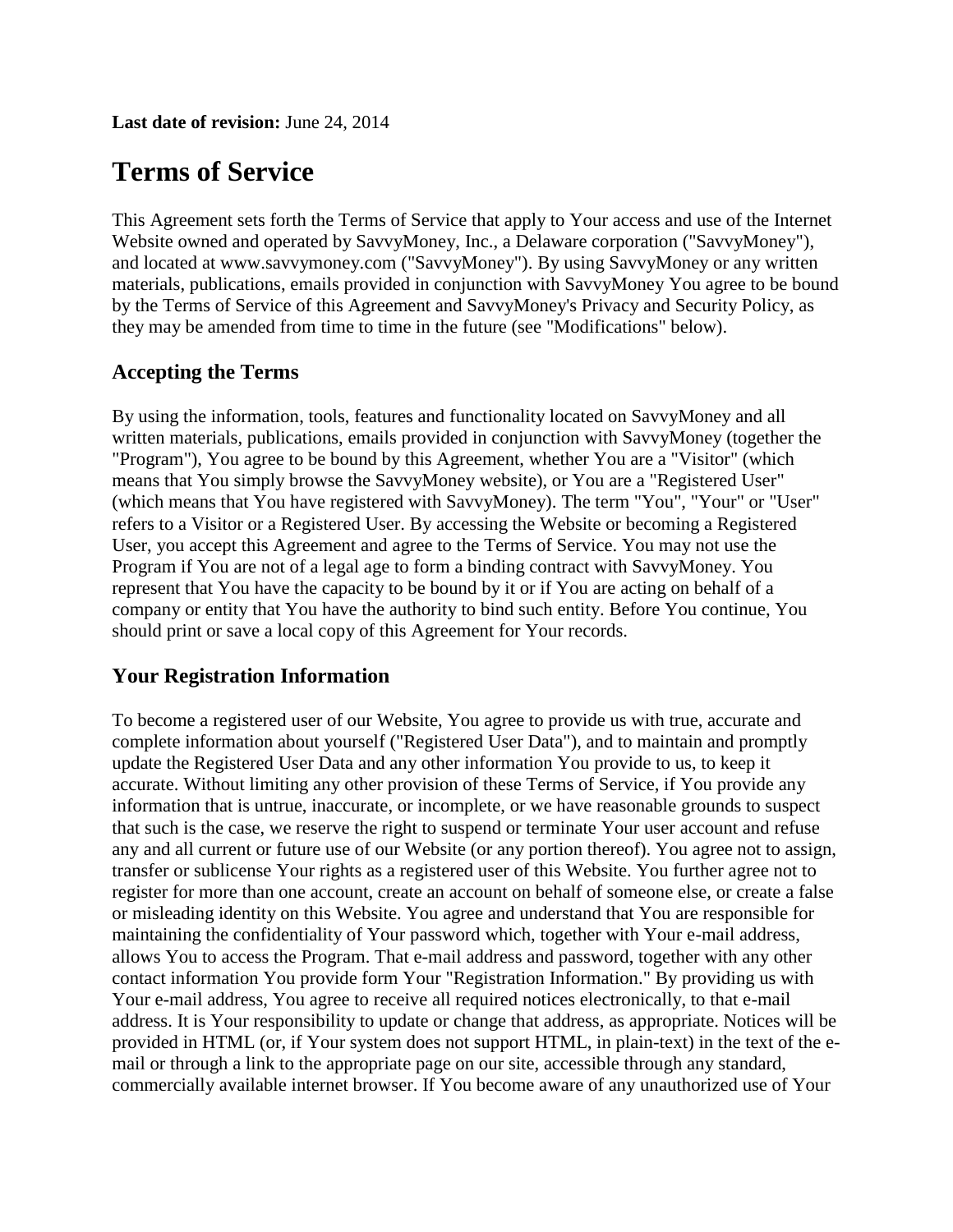Registration Information, You agree to notify SavvyMoney immediately at the email address [support@savvymoney.com](mailto:support@savvymoney.com)

## **About the Program**

SavvyMoney is an information program that provides you with a credit report card and credit risk score, along with special personalized loan and other financial recommendations. Your credit report card has a summary of information from your credit record with a credit reporting agency and may include helpful information about factors that influence your credit risk score.

With SavvyMoney, You can also organize Your debt obligations in one place, set up a plan for paying off Your debt, and accelerate payoff using automated tools that give tips and advice.

## **Credit Report Card consent**

When you request the Credit Report Card, you will be asked to authorize us to obtain your consumer report from a credit reporting agency on your behalf for the purpose of providing you with the Credit Report Card. This consent, if you give it, constitutes "written instructions" under the Fair Credit Reporting Act authorizing SavvyMoney to obtain your personal credit profile or other information from a credit reporting agency, for the purpose of your use of the Credit Report Card. You grant this authorization on an ongoing basis and we may access your personal credit profile or other information from a credit reporting agency at least once per month. You may revoke your ongoing authorization at any time by closing your SavvyMoney account. If you require confirmation from us of your consent (including a paper copy of such consent), you may contact us at **support@savvymoney.com** or write to us at SavvyMoney, Inc. 5700 Stoneridge Mall Rd Suite 250, Pleasanton CA 94588. You will not be charged a fee for such confirmation request.

#### **Sale of Products**

Our Service may also include the offer for sale of certain products (whether services, financial offers or other merchandise) (each, a "Product"). Any offer for sale or purchase of such Products is subject to the terms of sale provisions of the vendor offering the particular Product through our Service (including through any shopping cart for the particular Product). We are not responsible for any such transactions or Products unless we are the vendor, in which case the terms of purchase we have posted for that Product shall apply.

#### **Charges and Fees**

Your Credit report card and risk score are always provided free of cost.

We may charge fees for certain features and portions of the Program. As a User who signs up to access those features and portions of the Program, You agree as follows:

1. You agree to pay, using a valid credit or debit card (or other form of payment which we may accept from time to time), the charges and fees set forth on the Website. We reserve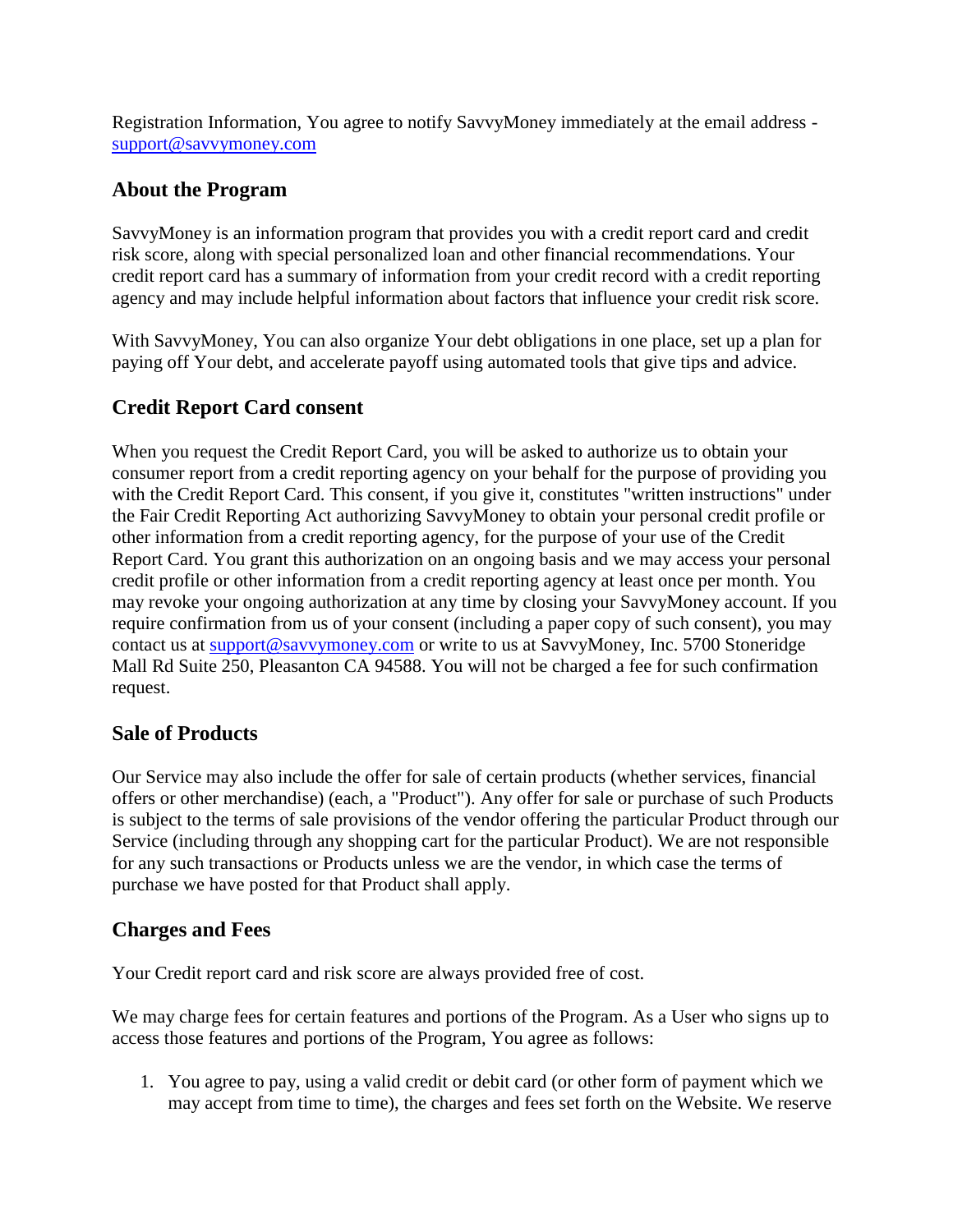the right to increase charges and fees, or to institute new charges or fees at any time, upon reasonable advance notice communicated to You through a posting on this Website or such other means as we may deem appropriate from time to time (including electronic mail or conventional mail). We will automatically charge Your credit or debit card or other account at the start of the standard prepayment plan billing period and at the start of each renewal period, unless You terminate or cancel Your membership for paid portions of the Program before the relevant renewal period begins. In the event we cannot charge Your account, we reserve the right to suspend or terminate Your access to those features and portions of the Program.

- 2. For purposes of identification and billing, You agree to provide us with true, accurate and complete information as required by the sign up process including Your legal name, address, email address and applicable billing information (e.g., credit card number and expiration date), and to allow us to share Your information with third parties for the purpose of verifying the information You provide and billing Your credit card or otherwise charging Your account. You agree to maintain and promptly update Your identification and billing information and any other information You provide to us to keep it accurate. Without limiting any other provision of this Agreement, if You provide any information that is untrue, inaccurate, or incomplete, or we have reasonable grounds to suspect that such is the case, we reserve the right to suspend or terminate Your user account or membership and refuse You any and all current or future use of our Website (or any portion thereof) or Program. You are obligated to check the "My Profile" feature of our Website to determine whether Your billing information is current and accurate, and, if not, to correct or update Your information including Your billing information. If Your credit card expires, is canceled, is lost or is subject to use without Your authorization, You will access the My Profile feature of this Website to update Your billing information.
- 3. In addition to the fees and charges set forth above, You are responsible for all charges and fees associated with connecting to our Website and our Program, including without limitation all telephone access lines (including long-distance charges, when applicable), internet service provider fees, telephone and computer equipment, sales taxes and any other fees and charges necessary to access our Program.

## **Ending Your relationship with SavvyMoney**

This Agreement will continue to apply until terminated by either You or SavvyMoney as set out below. If You want to terminate Your legal agreement with SavvyMoney, You may do so by (i) cancelling Your account in the Program from the website or (ii) notifying SavvyMoney at any time. Your notification should be sent via email to [cancel@savvymoney.com](mailto:cancel@savvymoney.com) or in writing, to SavvyMoney's address at: 5700 Stoneridge Mall Rd Suite 250, Pleasanton CA 94588.

Upon receipt of your email or letter, SavvyMoney will terminate Your membership, may deactivate Your user account and all related information and/or files in Your user account and/or bar any further access to such information and/or files, our website (or part thereof) and/or our Program, except as we may otherwise provide from time to time.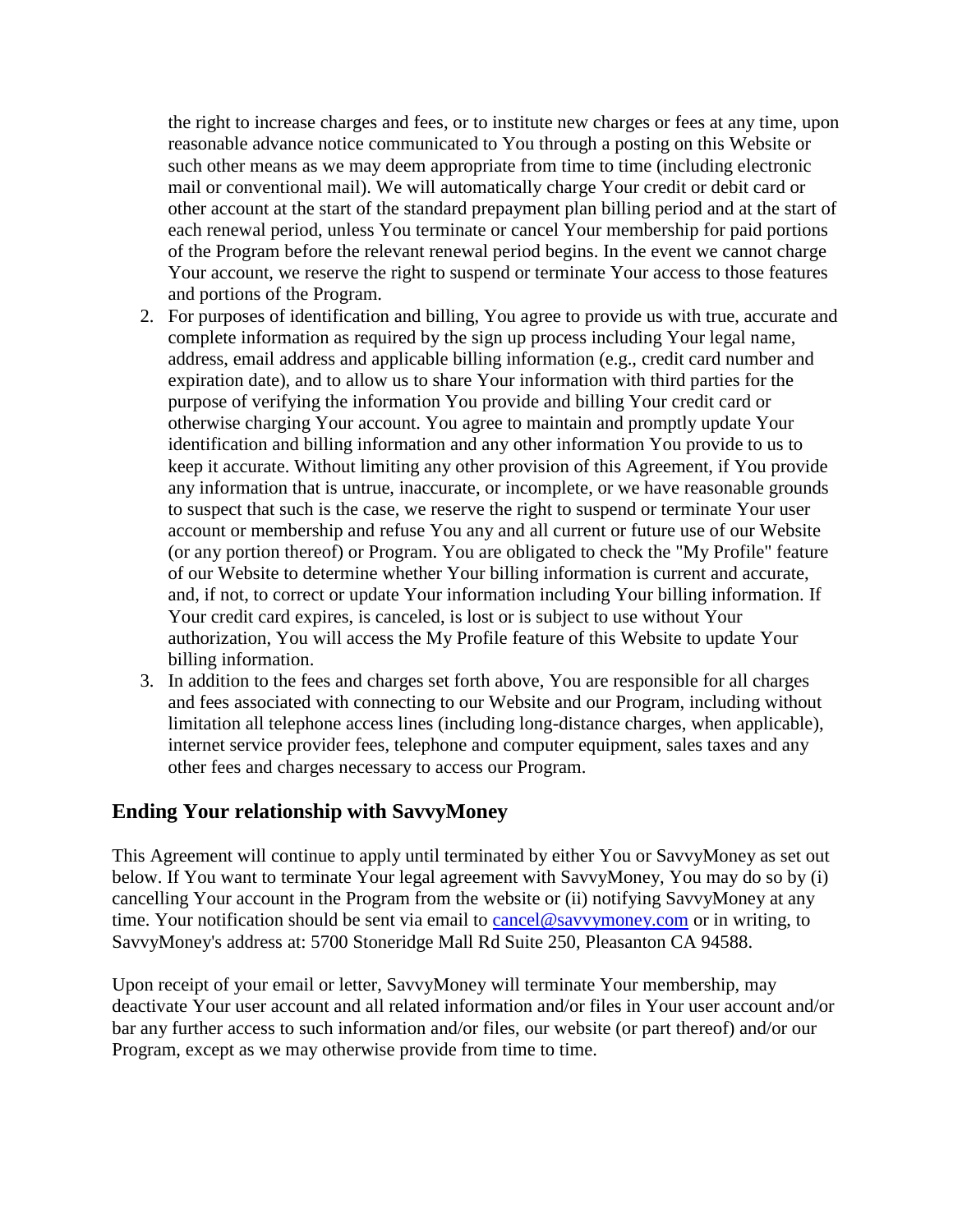NEITHER SAVVYMONEY NOR THE PROGRAM IS INTENDED TO PROVIDE LEGAL, TAX OR FINANCIAL ADVICE. SAVVYMONEY IS NOT A FINANCIAL PLANNER, BROKER, TAX ADVISOR, OR A CREDIT COUNSELOR. The Program is intended only to assist You in Your financial organization and decision-making and is broad in scope. Your personal financial situation is unique, and any information and advice obtained through the Program may not be appropriate for Your situation. Accordingly, before making any final decisions or implementing any financial strategy, You should consider obtaining additional information and advice from Your accountant or other financial advisers who are fully aware of Your individual circumstances. SavvyMoney does not act as Your agent in eliminating, reducing or settling Your debts, obtaining new or different loan terms for You, or improving Your credit history, credit rating, credit report, credit score or debt-to-income ratio. SavvyMoney does not provide accounting, tax, legal, real-estate, mortgage, and financial planning or investment advice.

## **Your Use of the Program**

Your right to access and use SavvyMoney and the Program is personal to You and is not transferable by You to any other person or entity. You are only entitled to access and use SavvyMoney for lawful purposes. The Program is intended only to assist You in Your financial organization and decision-making and is broad in scope. Your personal financial situation is unique, and any information and advice obtained through the Program may not be appropriate for Your situation. Accordingly, before making any final decisions or implementing any financial strategy, You should consider obtaining additional information and advice from Your accountant or other financial advisers who are fully aware of Your individual circumstances. Accurate records enable SavvyMoney to provide the Program to You. Your access and use of SavvyMoney may be interrupted from time to time for any of several reasons, including, without limitation, equipment malfunction, periodic updates, maintenance or repair of SavvyMoney, unavailability of third party services which have been integrated into the SavvyMoney service, or other actions that SavvyMoney, in its sole discretion, may elect to take.

#### **Online Alerts**

SavvyMoney may from time to time provide automatic alerts and voluntary account-related alerts. Automatic alerts are sent to You following certain changes made online to Your SavvyMoney account. You do not need to activate these alerts. Although You may have the option to suppress some of these automatic alerts, we strongly recommend that You do not since they are security-related. Voluntary account alerts may be turned on by default as part of the Program. They may then be customized, deactivated or reactivated by You. These alerts allow You to choose alert messages for Your accounts. SavvyMoney may add new alerts from time to time, or cease to provide certain alerts at any time upon its sole discretion. Each alert has different options available, and You may be asked to select from among these options upon activation of Your alerts service. Electronic alerts will be sent to the email address You have provided as Your primary email address for SavvyMoney. If Your email address changes, You are responsible for making the change in the Profile section of the website. Changes to Your email address will apply to all of Your alerts. Because alerts are not encrypted, we will never include Your password. However, alerts may include Your SavvyMoney user name and some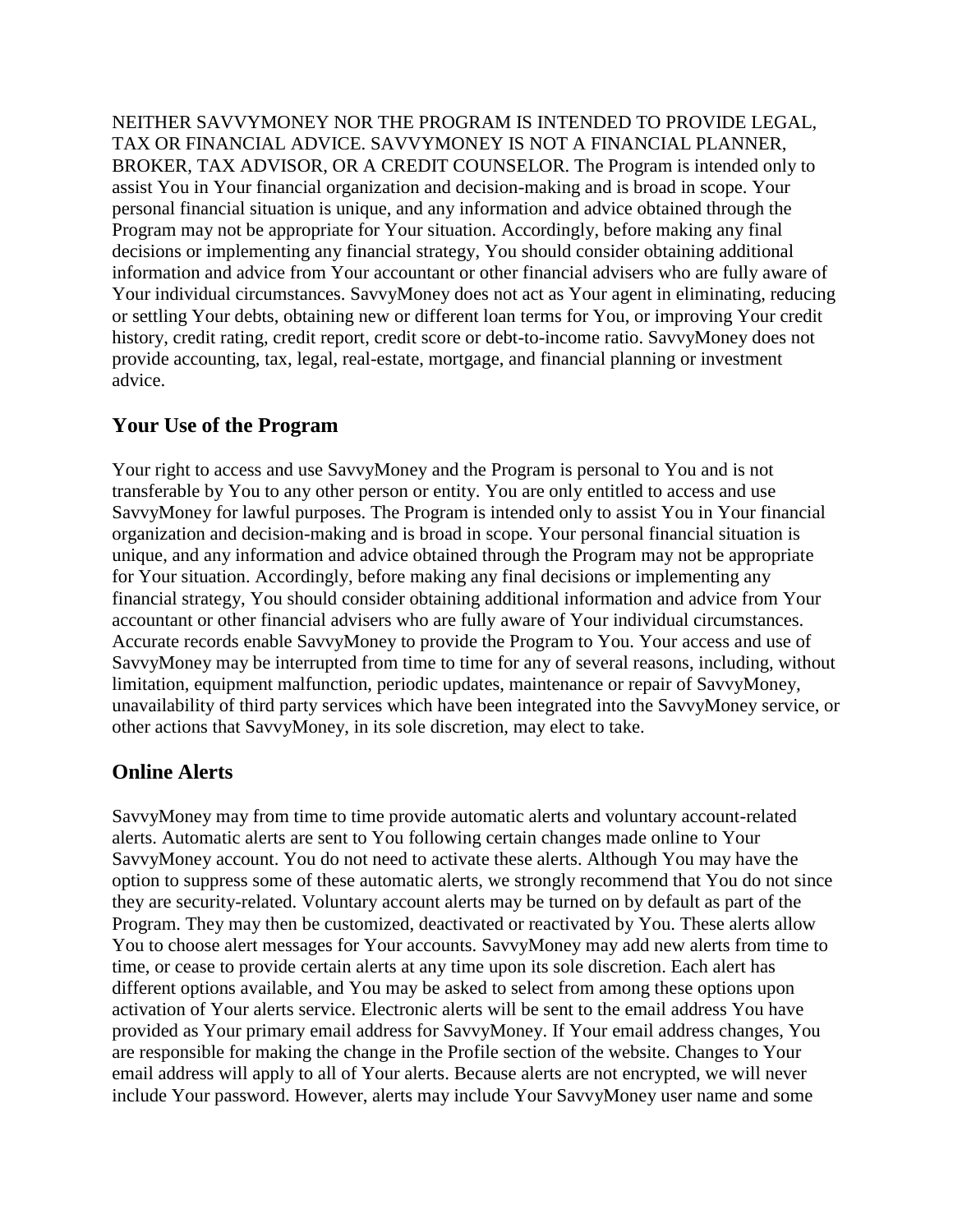information about Your accounts. Anyone with access to Your email will be able to view the content of these alerts. At any time You may disable future alerts.

## **Rights You Grant to Us**

As the owner of any information, data, passwords, usernames, other login information, materials or other content (collectively, "Accounts Content") You provide to us through the Program, You are licensing the Accounts Content to SavvyMoney solely for the purpose of providing the Program. SavvyMoney may use such Accounts Content, but only to provide the Program to You. By submitting Accounts Content, You represent that You are entitled to submit it to SavvyMoney for use for this purpose, without any obligation by SavvyMoney to pay any fees or other limitations. By using the Program, You expressly authorize SavvyMoney to access Your Information maintained by credit reporting agency, on Your behalf as Your agent. You hereby authorize and permit SavvyMoney to use and store information submitted by You to the Program to accomplish the foregoing and to configure the Program so that SavvyMoney can provide the Program. For purposes of this Agreement and solely to provide the Information to You as part of the Program, You grant SavvyMoney a limited power of attorney, and appoint SavvyMoney as Your attorney-in-fact and agent, to access credit reporting agency or third party sites, retrieve and use Your information with the full power and authority to do and perform each thing necessary in connection with such activities, as You could do in person. YOU ACKNOWLEDGE AND AGREE THAT WHEN SAVVYMONEY IS ACCESSING AND RETRIEVING INFORMATION FROM CREDIT REPORTING AGENCY OR THIRD PARTY SITES, SAVVYMONEY IS ACTING AS YOUR AGENT, AND NOT AS THE AGENT OF OR ON BEHALF OF THE THIRD PARTY.

## **SavvyMoney's Intellectual Property Rights**

The contents of SavvyMoney, including its "look and feel" (e.g., text, graphics, images, logos and button icons), photographs, editorial content, domain names, notices, software (including html-based computer programs) and other material are protected under both United States and other applicable copyright, trademark and other laws. The contents of SavvyMoney belong to or are licensed to SavvyMoney or its software or content suppliers. SavvyMoney grants You the right to view and use SavvyMoney subject to these terms. You may download or print a copy of information provided on SavvyMoney for Your personal, internal and non-commercial use only. Any distribution, reprint or electronic reproduction of any content from SavvyMoney in whole or in part for any other purpose is expressly prohibited without our prior written consent.

#### **Access and Interference**

You agree that You will not:

Use any robot, spider, scraper, deep link or other similar automated data gathering or extraction tools, program, algorithm or methodology to access, acquire, copy or monitor SavvyMoney or any portion of SavvyMoney, without SavvyMoney's express written consent, which may be withheld in SavvyMoney's sole discretion; Use or attempt to use any engine, software, tool, agent, or other device or mechanism (including without limitation browsers, spiders, robots,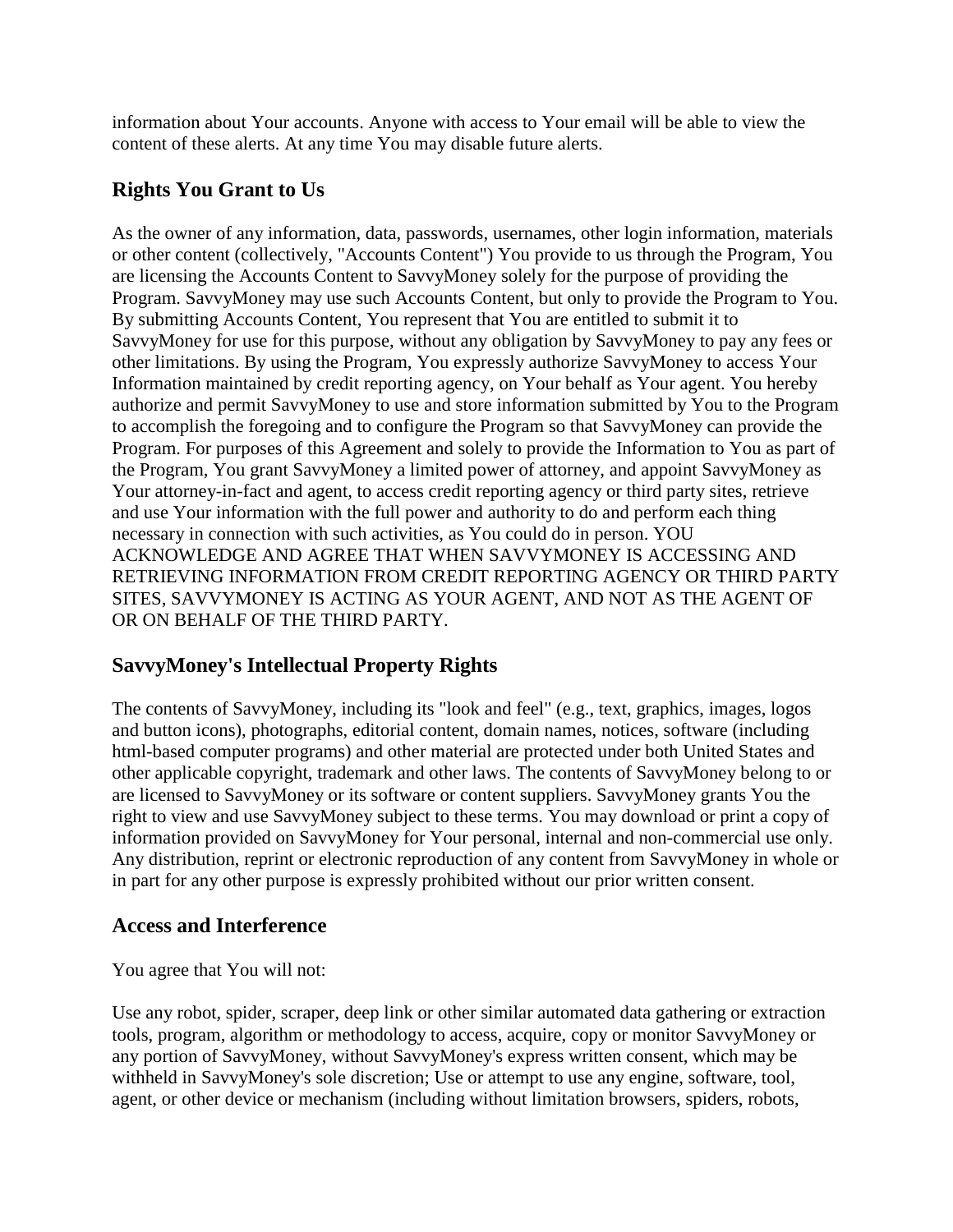avatars or intelligent agents) to navigate or search SavvyMoney, other than the search engines and search agents available through the Program and other than generally available third-party web browsers; Post or transmit any file which contains viruses, worms, Trojan horses or any other contaminating or destructive features, or that otherwise interfere with the proper working of SavvyMoney or the Program; or

Attempt to decipher, decompile, disassemble, or reverse-engineer any of the software comprising or in any way making up a part of SavvyMoney or the Program.

## **Rules for Posting**

As part of the Program, SavvyMoney may allow Registered Users to post content on bulletin boards, blogs and at various other publicly available locations on SavvyMoney.

You are responsible for all content You submit to SavvyMoney. By submitting content to us, You represent that You have all necessary rights and hereby grant us a perpetual, worldwide, non-exclusive, royalty-free, sub-licensable and transferable license to use, reproduce, distribute, prepare derivative works of, modify, display, and perform all or any portion of the content in connection with SavvyMoney and our business, including without limitation for promoting and redistributing part or all of the site (and derivative works thereof) in any media formats and through any media channels. You also hereby grant each User a non-exclusive license to access Your posted content through SavvyMoney, and to use, reproduce, distribute, prepare derivative works of, display and perform such content as permitted through the functionality of SavvyMoney and under this Agreement. You may not post or transmit any message which is libelous or defamatory, or which discloses private or personal matters concerning any person. You may not post or transmit any message, data, image or program that is indecent, obscene, pornographic, harassing, threatening, abusive, hateful, racially or ethnically offensive; that encourages conduct that would be considered a criminal offense, give rise to civil liability or violate any law; or that is otherwise inappropriate. You may not post or transmit any message, data, image or program that would violate the property rights of others, including unauthorized copyrighted text, images or programs, trade secrets or other confidential proprietary information, and trademarks or service marks used in an infringing fashion. You may not interfere with other Users' use of the Program, including, without limitation, disrupting the normal flow of dialogue in an interactive area of SavvyMoney, deleting or revising any content posted by another person or entity, or taking any action that imposes a disproportionate burden on the Program infrastructure or that negatively affects the availability of the Program to others. Except where expressly permitted, You may not post or transmit charity requests; petitions for signatures; franchises, distributorship, sales representative agency arrangements, or other business opportunities (including offers of employment or contracting arrangements); club memberships; chain letters; or letters relating to pyramid schemes. You may not post or transmit any advertising, promotional materials or any other solicitation of other users to use goods or services except in those areas (e.g., a classified bulletin board) that are designated for such purpose. You agree that any employment or other relationship You form or attempt to form with an employer, employee, or contractor whom You contact through areas of SavvyMoney that may be designated for that purpose is between You and that employer, employee, or contractor alone, and not with us. You may not copy or use personal identifying or business contact information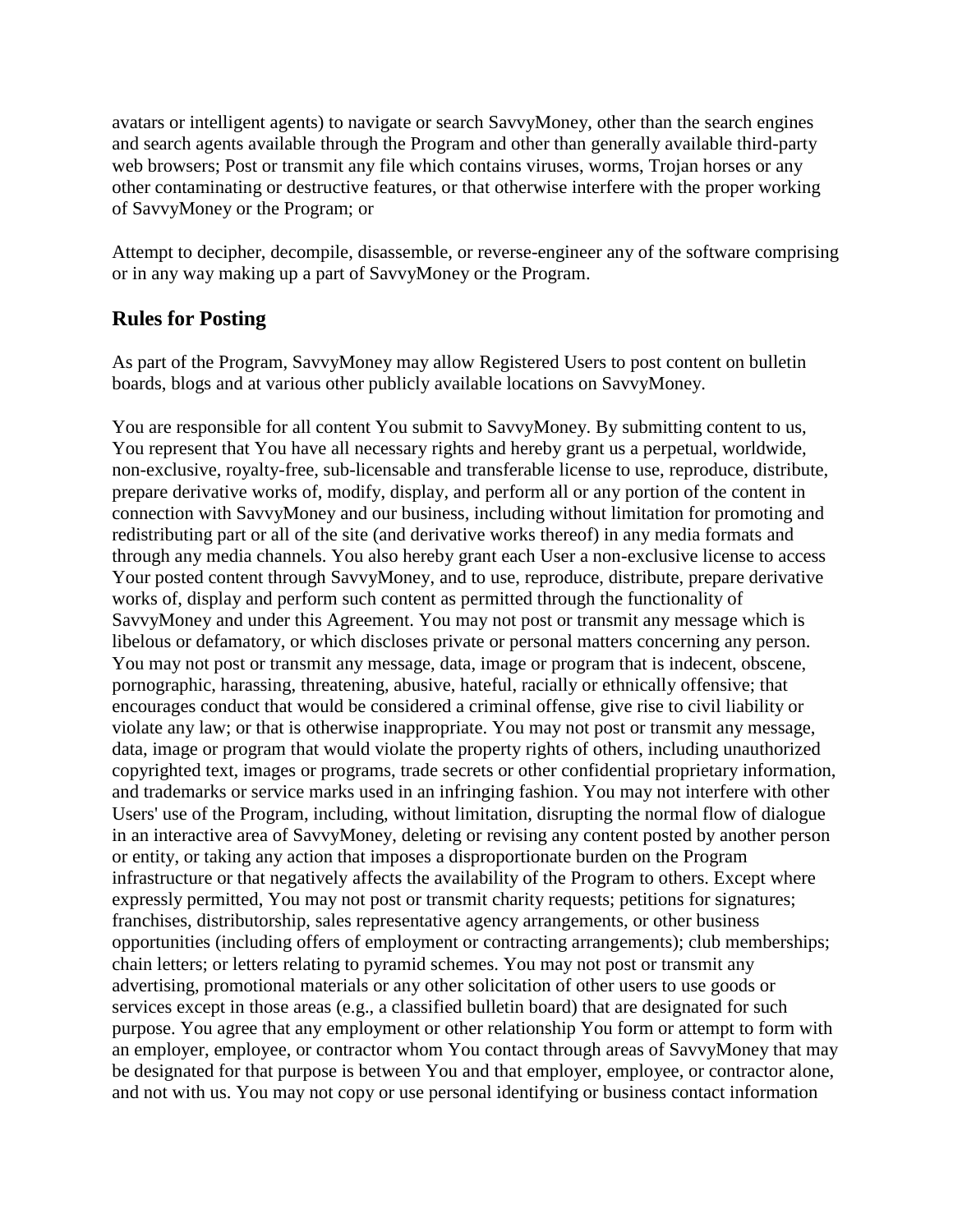about other Users without their permission. Unsolicited e-mails, mailings, telephone calls, or other communications to individuals or companies whose contact details You obtain through the Program are prohibited.

## **HYPERLINKS**

This Website may contain hyperlinks or other references to third party Internet sites that SavvyMoney does not own or operate. You may be subject to additional terms and conditions that apply when You use third party Internet sites. You agree that You are responsible for reviewing and understanding any terms and conditions governing any third party Internet site and products and SavvyMoney has no responsibility thereof.

## **Disclaimer of Representations and Warranties**

THE CONTENT AND ALL SERVICES AND PRODUCTS ASSOCIATED WITH SAVVYMONEY OR PROVIDED THROUGH THE PROGRAM ARE PROVIDED TO YOU ON AN "AS-IS" AND "AS AVAILABLE" BASIS. SAVVYMONEY MAKES NO REPRESENTATIONS OR WARRANTIES OF ANY KIND, EXPRESS OR IMPLIED, AS TO THE CONTENT OR OPERATION OF SAVVYMONEY OR OF THE PROGRAM. YOU EXPRESSLY AGREE THAT YOUR USE OF THE PROGRAM IS AT YOUR SOLE RISK. SAVVYMONEY MAKES NO REPRESENTATIONS, WARRANTIES OR GUARANTEES, EXPRESS OR IMPLIED, REGARDING THE ACCURACY, RELIABILITY OR COMPLETENESS OF THE CONTENT ON SAVVYMONEY OR OF THE PROGRAM, AND EXPRESSLY DISCLAIMS ANY WARRANTIES OF NON-INFRINGEMENT OR FITNESS FOR A PARTICULAR PURPOSE. SAVVYMONEY MAKES NO REPRESENTATION, WARRANTY OR GUARANTEE THAT THE CONTENT THAT MAY BE AVAILABLE THROUGH THE PROGRAM IS FREE OF INFECTION FROM ANY VIRUSES OR OTHER CODE OR COMPUTER PROGRAMMING ROUTINES THAT CONTAIN CONTAMINATING OR DESTRUCTIVE PROPERTIES OR THAT ARE INTENDED TO DAMAGE, SURREPTITIOUSLY INTERCEPT OR EXPROPRIATE ANY SYSTEM, DATA OR PERSONAL INFORMATION.

## **Alert Disclaimer**

You understand and agree that any alerts provided to You through the Program may be delayed or prevented by a variety of factors. SavvyMoney does its best to provide alerts in a timely manner with accurate information. However, we neither guarantee the delivery nor the accuracy of the content of any alert. You also agree that SavvyMoney shall not be liable for any delays, failure to deliver, or misdirected delivery of any alert; for any errors in the content of an alert; or for any actions taken or not taken by You or any third party in reliance on an alert.

## **Limitations on SavvyMoney's Liability**

SAVVYMONEY SHALL IN NO EVENT BE RESPONSIBLE OR LIABLE TO YOU OR TO ANY THIRD PARTY, WHETHER IN CONTRACT, WARRANTY, TORT (INCLUDING NEGLIGENCE) OR OTHERWISE, FOR ANY INDIRECT, SPECIAL, INCIDENTAL,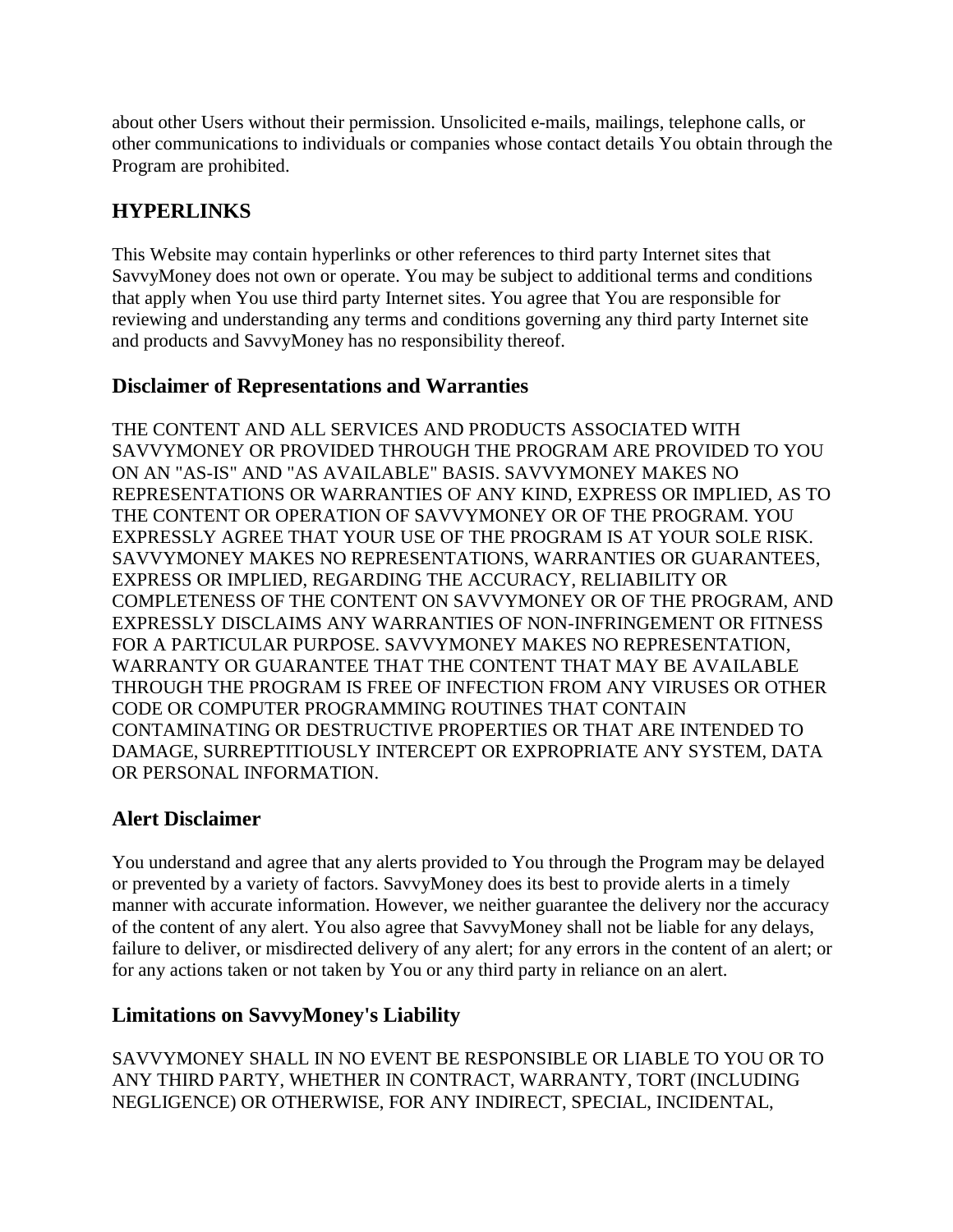CONSEQUENTIAL, EXEMPLARY, LIQUIDATED OR PUNITIVE DAMAGES, INCLUDING BUT NOT LIMITED TO LOSS OF PROFIT, REVENUE OR BUSINESS, ARISING IN WHOLE OR IN PART FROM YOUR ACCESS TO SAVVYMONEY, YOUR USE OF THE PROGRAM OR THIS AGREEMENT, EVEN IF SAVVYMONEY HAS BEEN ADVISED OF THE POSSIBILITY OF SUCH DAMAGES. NOTWITHSTANDING ANYTHING TO THE CONTRARY IN THIS AGREEMENT, SAVVYMONEY'S LIABILITY TO YOU FOR ANY CAUSE WHATEVER AND REGARDLESS OF THE FORM OF THE ACTION, WILL BE LIMITED TO THE GREATER OF (1) FEES PAID BY YOU DURING THE LAST 6 MONTHS, OR (2) \$500.00 (FIVE HUNDRED UNITED STATES DOLLARS).

#### **Your Indemnification of SavvyMoney**

You will indemnify and hold SavvyMoney and its officers, directors, shareholders and employees harmless from and against actual loss, costs, liabilities and expenses (including reasonable attorneys' fees) resulting from Your breach of this Agreement, Your use of this Program, the SavvyMoney website or any other related product or service, and any infringement of any intellectual property or other third-party right.

#### **Governing Law and Forum for Disputes**

This Agreement shall be governed by and construed in accordance with the laws of the State of California, excluding its conflicts of law rules, and the United States of America. Any dispute arising from or relating to the subject matter of this Agreement shall be finally settled by arbitration in San Francisco County, California, using the English language in accordance with the Arbitration Rules and Procedures of Judicial Arbitration and Mediation Services, Inc. ("JAMS") then in effect, by one commercial arbitrator with substantial experience in resolving intellectual property and commercial contract disputes, who shall be selected from the appropriate list of JAMS arbitrators in accordance with the Arbitration Rules and Procedures of JAMS. The prevailing party in the arbitration shall be entitled to receive reimbursement of its reasonable expenses (including reasonable attorneys' fees, expert witness fees and all other expenses) incurred in connection therewith. Judgment upon the award so rendered may be entered in a court having jurisdiction or application may be made to such court for judicial acceptance of any award and an order of enforcement, as the case may be. Notwithstanding the foregoing, each party shall have the right to institute an action in a court of proper jurisdiction for injunctive or other equitable relief pending a final decision by the arbitrator. For all purposes of this Agreement, the parties consent to exclusive jurisdiction and venue in the United States Federal Courts located in the Northern District of California. Use of SavvyMoney's Website and the Program are not authorized in any jurisdiction that does not give effect to all provisions of this Agreement (including without limitation, this section). You understand that, in return for agreement to this provision, SavvyMoney is able to offer the Program at the terms designated, and that Your assent to this provision is an indispensable consideration to this Agreement. You also acknowledge and understand that, with respect to any dispute with SavvyMoney, its officers, directors, employees, agents or affiliates, arising out of or relating to Your use of the Program or this Agreement: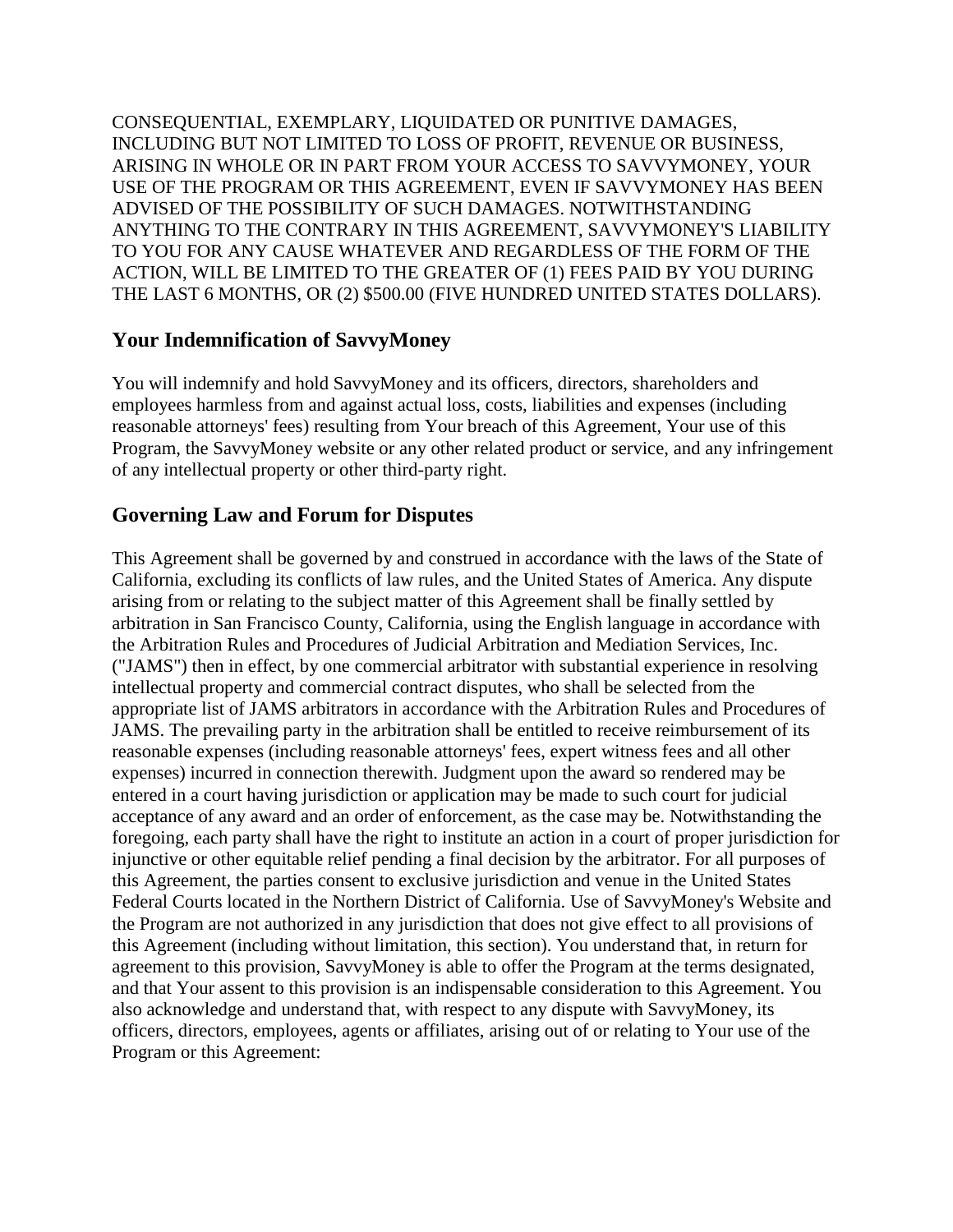YOU ARE GIVING UP YOUR RIGHT TO HAVE A TRIAL BY JURY; AND YOU ARE GIVING UP YOUR RIGHT TO SERVE AS A REPRESENTATIVE, AS A PRIVATE ATTORNEY GENERAL, OR IN ANY OTHER REPRESENTATIVE CAPACITY, OR TO PARTICIPATE AS A REGISTERED USER OF A CLASS OF CLAIMANTS, IN ANY LAWSUIT INVOLVING ANY SUCH DISPUTE.

## **Digital Millennium Copyright Act Notice**

If You believe that Your copyrighted work has been copied in a way that constitutes copyright infringement and is accessible on this Site, please notify SavvyMoney, as set forth in the Digital Millennium Copyright Act of 1998 (DMCA). For Your complaint to be valid under the DMCA, You must provide the following information in writing:

An electronic or physical signature of a person authorized to act on behalf of the copyright owner; Identification of the copyrighted work that You claim is being infringed; Identification of the material that is claimed to be infringing and where it is located on the Site; Information reasonably sufficient to permit SavvyMoney to contact You, such as Your address, telephone number, and e-mail address; A statement that You have a good faith belief that use of the material in the manner complained of is not authorized by the copyright owner, its agent, or law; and A statement, made under penalty of perjury, that the above information is accurate, and that You are the copyright owner or are authorized to act on behalf of the owner.

The above information must be submitted to: SavvyMoney, Inc. 5700 Stoneridge Mall Rd Suite 250 Pleasanton CA 94588 or sent to [copyright@savvymoney.com](mailto:copyright@savvymoney.com)

#### **Miscellaneous**

If any portion of this Agreement is deemed unlawful, void or unenforceable by any arbitrator or court of competent jurisdiction, this Agreement as a whole shall not be deemed unlawful, void or unenforceable, but only that portion of this Agreement that is unlawful, void or unenforceable shall be stricken from this Agreement.You agree that if SavvyMoney does not exercise or enforce any legal right or remedy which is contained in the Agreement (or which SavvyMoney has the benefit of under any applicable law), this will not be taken to be a formal waiver of SavvyMoney's rights and that those rights or remedies will still be available to SavvyMoney. All covenants, agreements, representations and warranties made in this Agreement shall survive Your acceptance of this Agreement and the termination of this Agreement. This Agreement represents the entire understanding and agreement between You and SavvyMoney regarding the subject matter of the same, and supersedes all other previous agreements.